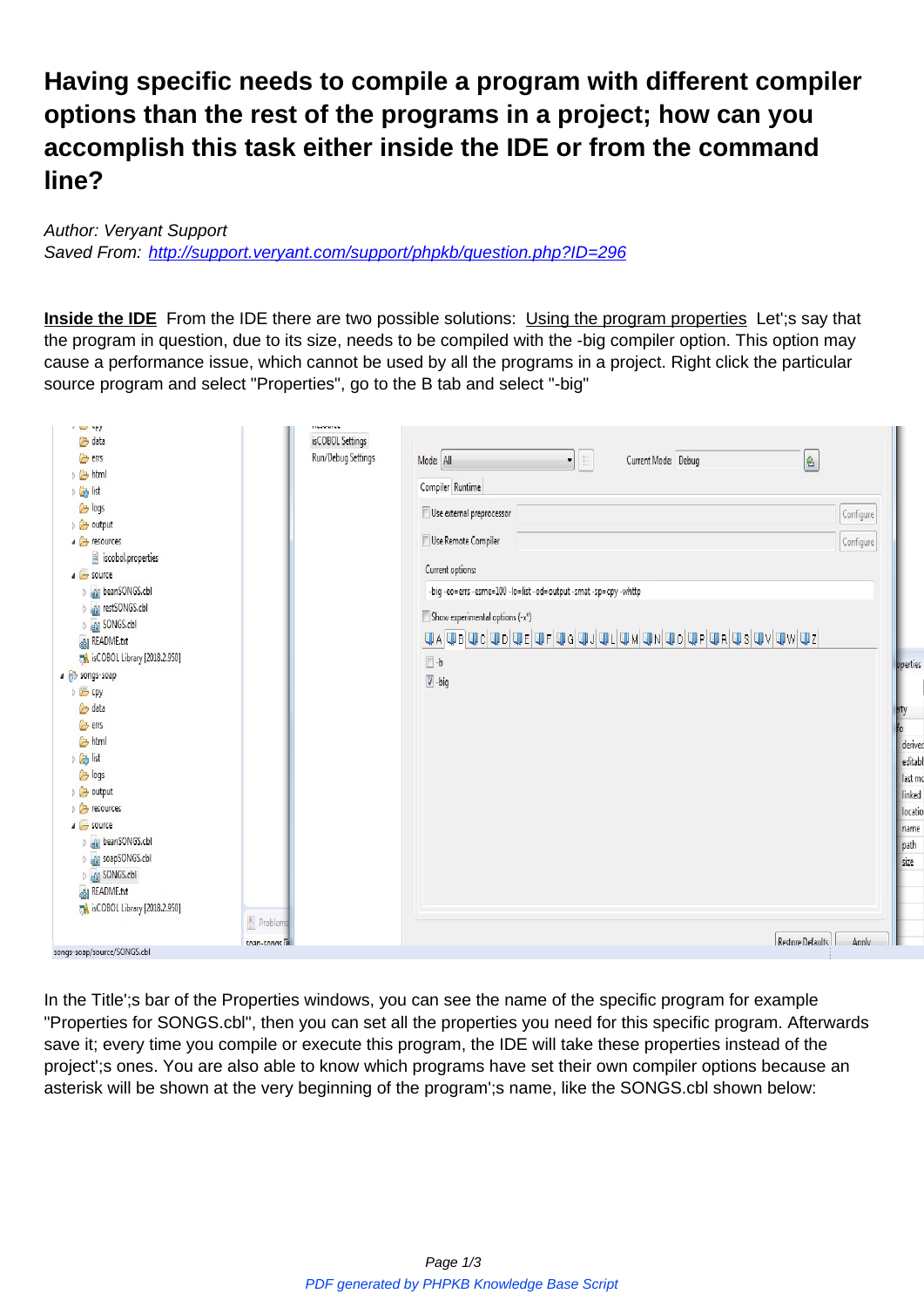| is 2018R2 - songs-soap/source/SONGS.cbl - Veryant IDE 2018R2                   |                                                                                                                  |     | $\Box$                                |
|--------------------------------------------------------------------------------|------------------------------------------------------------------------------------------------------------------|-----|---------------------------------------|
| File Edit Source Navigate Search Project Generate Run isCOBOLTools Window Help |                                                                                                                  |     |                                       |
|                                                                                |                                                                                                                  |     | Quick Access                          |
| Structural File & Data<br>$-$                                                  | <b>AND SONGS.cbl</b> 23                                                                                          | $-$ | $\frac{\Pi}{\Pi}$ Outline $\boxtimes$ |
| $\Leftrightarrow \Leftrightarrow @  @  @  @  \geq 0$                           |                                                                                                                  |     |                                       |
| 4 <b>Int</b> songs-rest                                                        | >>SOURCE FORMAT FREE                                                                                             |     | 4 SONGS                               |
| <b>D</b> DE CPY                                                                | >>set "servicebridge.bean.url" "http://localhost:8080/songs-soap/servlet"                                        |     | $\overline{a}$ Environmen             |
| ata                                                                            | >>SOURCE FORMAT PREVIOUS                                                                                         |     | <b>ED</b> Configu                     |
| errs                                                                           | \$set "servicebridge.bean.package" ""                                                                            |     | Input-O                               |
| $\triangleright$ $\triangleright$ html                                         | "Sset "servicebridge.bean" "SOAP"                                                                                |     | $\overline{a}$ <b>H</b> Data Divisio  |
| ▷ <i>a</i> <sub>3</sub> list                                                   | *> Copyright (c) 2005 - 2018 Vervant. Users of isCOBOL<br>*> may freely modify and redistr <b>Page:2/3</b> gram. |     | File Sect                             |
|                                                                                | \$set "servicebridge.soap.style" "Document"                                                                      |     |                                       |
| logs                                                                           | 8<br>$\Omega$                                                                                                    |     | <b>B</b> Working                      |
| $\triangleright$ $\triangleright$ output                                       | Ssepppeigerated by PHPKB Knowledge Base Script                                                                   |     | <b>H</b> Linkage                      |
| 4 <b>B</b> resources                                                           | 10                                                                                                               |     | $\overline{AB}$ Procedure D           |
| iscobol properties                                                             | >>set "servicebridge.soap.url" "http://localhost:8080/songs-soap/servlet"<br>11                                  |     | <b>IDeclarat</b>                      |